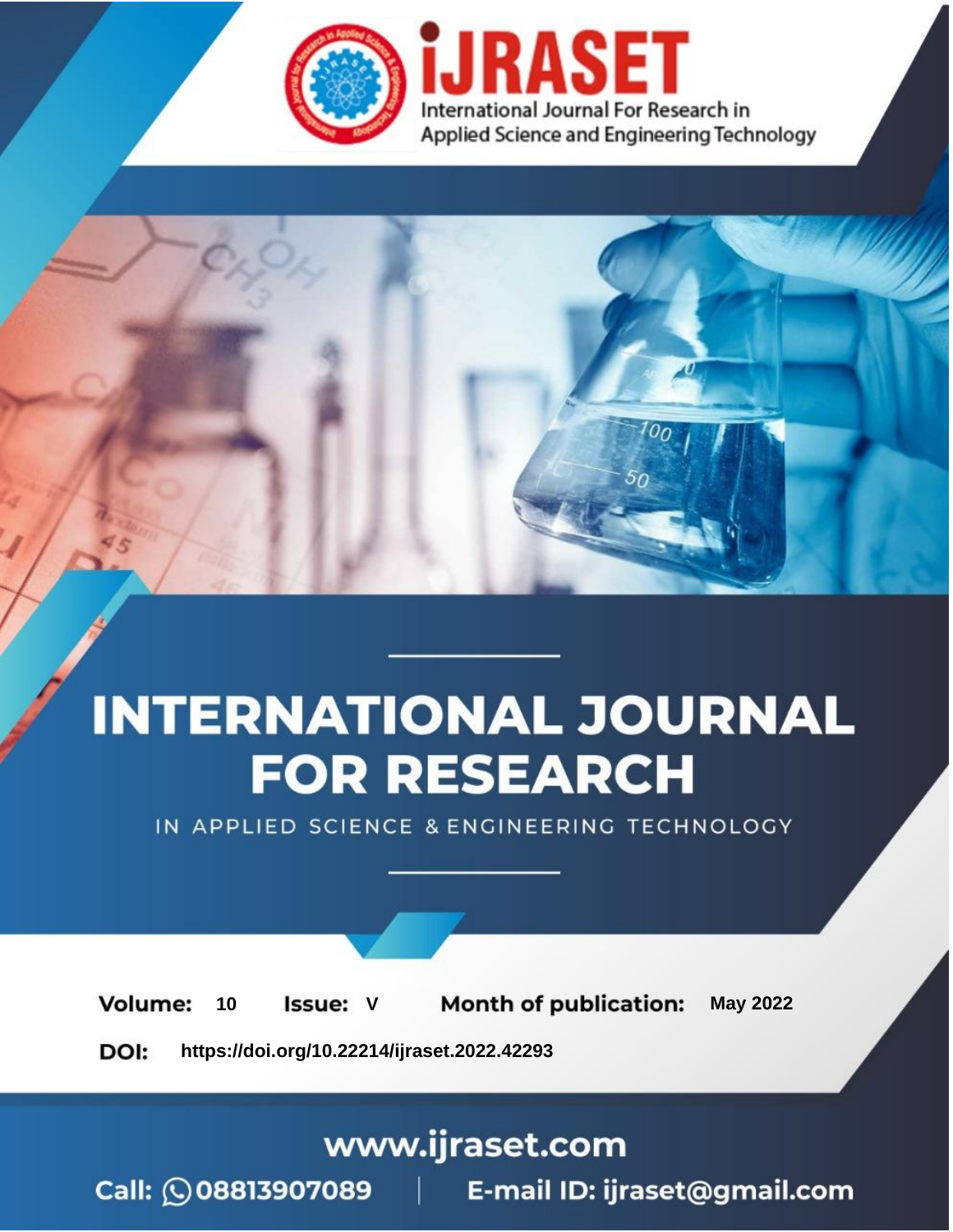

### **ITSM Using AI Chat-Bot and Data Visualizers**

Dr. Madhavi Pradhan<sup>1</sup>, Arun Bagbande<sup>2</sup>, Amaan Khan<sup>3</sup>, Abdul Aman Abdul Majid<sup>4</sup>, Unnati Chandekar<sup>5</sup> *1, 2, 3, 4, <sup>5</sup>Computer Department, Savitribai Phule Pune University*

*Abstract: Information Technology Service Management is the process to plan, implement, deliver and support the IT services to cater the end-users' needs. This project aims to study the existing ITSM systems and implement an improved system aided with technologies like chat-bot and data visualization. To resolve IT issues using quality ticket system, we need a robust service management framework based on ITIL framework. The system works in three distinct steps: Reporting, Managing and Resolving an issue. The aim of an ITSM system restore the undisturbed flow of the everyday business process after resolving the ticket. The chatbot caters to the smaller needs of the users without having a need to create a ticket in the ITSM system. Data visualization can help the management team as well as the users to visually keep the track of the tickets.*

*Keywords: Information Technology Service Management, Information Technology Infrastructure Library, Chat-bot, Data Visualization, Natural Language Processing.*

#### **I. INTRODUCTION**

This rapid growth of IT in current times is affecting organizations of every field like Business, Healthcare, Education, etc. In fact, the continuous utilization and improvement of IT has become an essential support to business, regardless of the sector that organization belongs to [1]. This dependency on IT has been growing, as has its complexity, forcing the organizations to have an effective management. IT services have a big impact on the competitive advantage being important to have an effective and efficient management [1]. Organizations deploy ITSM systems to accomplish that goal.

#### *A. ITSM (IT Service Management)*

ITSM is a part of Service Science that is concerned with planning, organizing, offering, and supporting IT services in order to accomplish objectives of the organization [2]. The need of ITSM emerged from the need of innovation in practices as the nature of IT organizations changed from technology-providers to service providers [3]. ITSM is a means of managing IT operations that puts an emphasis on IT services, clients, service level agreements, and how an IT function executes its daily activities via processes [3].

It is in charge of enforcing significant changes within the company, such as how IT procedures, technology assets, vendors, and employees are managed [2]. ITSM's main goal is to improve the quality of IT services while adhering to service levels agreed upon with the client. In addition to the IT service quality, IT service provider must consider some other principles such as customer relationships and value delivering through IT operations [2]. ITSM provides greater customer satisfaction, higher-quality IT services, improved IT infrastructure, stability and efficiency, a better and clear organisational structure, and lower production costs [4].

#### *B. ITIL (Information Technology Infrastructure Library)*

ITIL is the most popular ITSM framework, proposing a collection of best practises to aid IT firms in deploying and utilising IT services that are aligned with their businesses [5]. The latest version, ITIL4 enhances ITIL by restructuring several existing ITSM practices in terms of user experience, value streams, and digital transformation, as well as adopting new working practises like Lean, Agile, and DevOps [6].

The ITIL service value system (SVS) and the four-dimensional model are critical elements of the ITIL4 framework. The SVS depicts how the organization's numerous components and operations collaborate to promote value creation through IT-enabled services. [6]. These can be combined in a flexible way, which requires integration and coordination to keep the organization consistent. ITIL specifies four service management aspects from which each component of the SVS should be considered to ensure a holistic approach to service management [6].

#### **II. EXISTING WORK**

[1] The research paper aims to develop a reference study regarding the details of the main concepts of ITSM after reviewing a total of 47 articles selected from the top journals and conferences. The paper has adopted the SLR methodology to enlighten the ITSM domain and an overview is presented. The benefits, challenges, opportunities, and practices for ITSM implementation were extracted, critically analysed, and then discussed in this paper.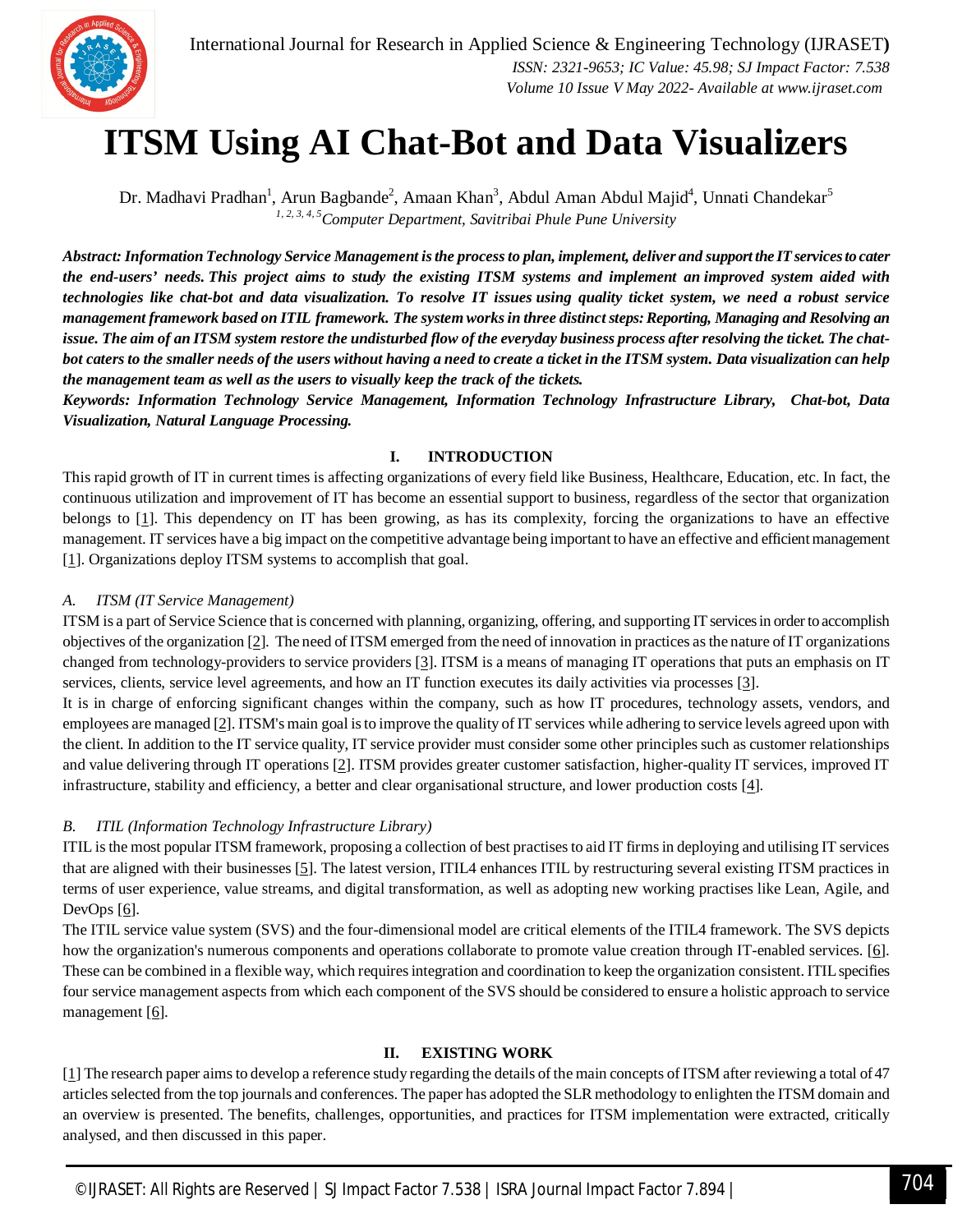#### International Journal for Research in Applied Science & Engineering Technology (IJRASET**)**



 *ISSN: 2321-9653; IC Value: 45.98; SJ Impact Factor: 7.538 Volume 10 Issue V May 2022- Available at www.ijraset.com*

[4] The research paper focuses on the critical factors necessary for the success of an ITSM project. The paper mentions about the high failure rates of the ITSM projects in spite of huge investments in the projects. IT service management is a combination of people, procedures, and technology dedicated to providing high-quality IT services.

Many firms have trouble adopting ITSM projects because people, process, and technology are not given enough weight. The paper's research used the Delphi approach to evaluate key success elements in ITSM deployment from the three viewpoints indicated above, yielding a list of 48 critical parameters.

[6] The book is considered to be one of the best publications for understanding the implementation practices of ITIL 4, the latest evolution of the most widely adopted guidance ITSM.

The book is beneficial for learners just starting out in service management as well as seasoned professionals who are familiar with older ITIL versions and other industry best practises. It teaches readers about the ITIL 4 service management framework and how it has evolved to accommodate new technologies and working practises. It discusses the principles and serves as a reference tool for practitioners as well as students.

[7] This article aims to explain the adoption factors and implementation steps of ITSM in target organizations. The paper mentions that the ITIL framework is the most widely used framework in most of the organizations. But the organizations face issues in the proper implementation of this framework.

And there are several steps in the implementation of this framework. The paper tries to clarify each of the major issues and suggest a mature guideline on proper implementation of the framework in the target organizations.

[8] The paper aims at giving the overview about building an incident management system based on ITIL framework. The paper explains the concepts regarding service desk, incident management system and how incident management system helps customer in solving their problems. It mentions the designs of incident management system are various, but the definition of the incident states and responsibility of the roles is very vague. Hence, a proper design of the incident management system with well-defined incident states and target-clear responsibilities of the roles.

#### **III. PROPOSED SOLUTION**

The aim is to create an ITSM system in the form of web-based application that incorporate the best practices currently present as well as adopt the advancing technologies of the future like the Artificial Intelligence. Hence, the first and most important step is requirement gathering and then designing some of the UML diagrams related to the project. Hence, the objectives of the system are analysing and determining the present IT infrastructure, services, and processes; creating futuristic management practices; formulating roadmap to elevate the state of business; and creating steps for the roadmap.

#### *A. Requirement Elicitation*

The requirements for the proposed system are identified and documented through interviews and observation. Interviews were conducted to identify the parties involved in the incident handling, service request, problems, and constraints. Observations are made to observe directly any incident handling and service requests activities, as well as the assignment of responsibilities.

Incidents management and request management has several activities, namely:

- *1)* Define incident and service request classification schemes
- *2)* Record, classify and prioritize requests and incidents
- *3)* Verify, approve and fulfil service requests
- *4)* Investigate, diagnose and allocate incidents
- *5)* Resolve and recover from incident
- *6)* Close service requests and incidents

Three different models were presented for classifying incidents. An external ITIL consultant created the first model. The MaISSI research team proposed the second model. An IT manager created the third model. The first and second models were very similar. It proposed categorising requests as incidents, problems, or requests for change. In addition, incidents are classified as service requests, hardware failures, or software failures.

In the third model, the concepts were used in a different way than in the first two models (service requests are categorized into incidents, there were no requests for change and problems visible in categories). Finally, the organization started to use the third model with some modifications.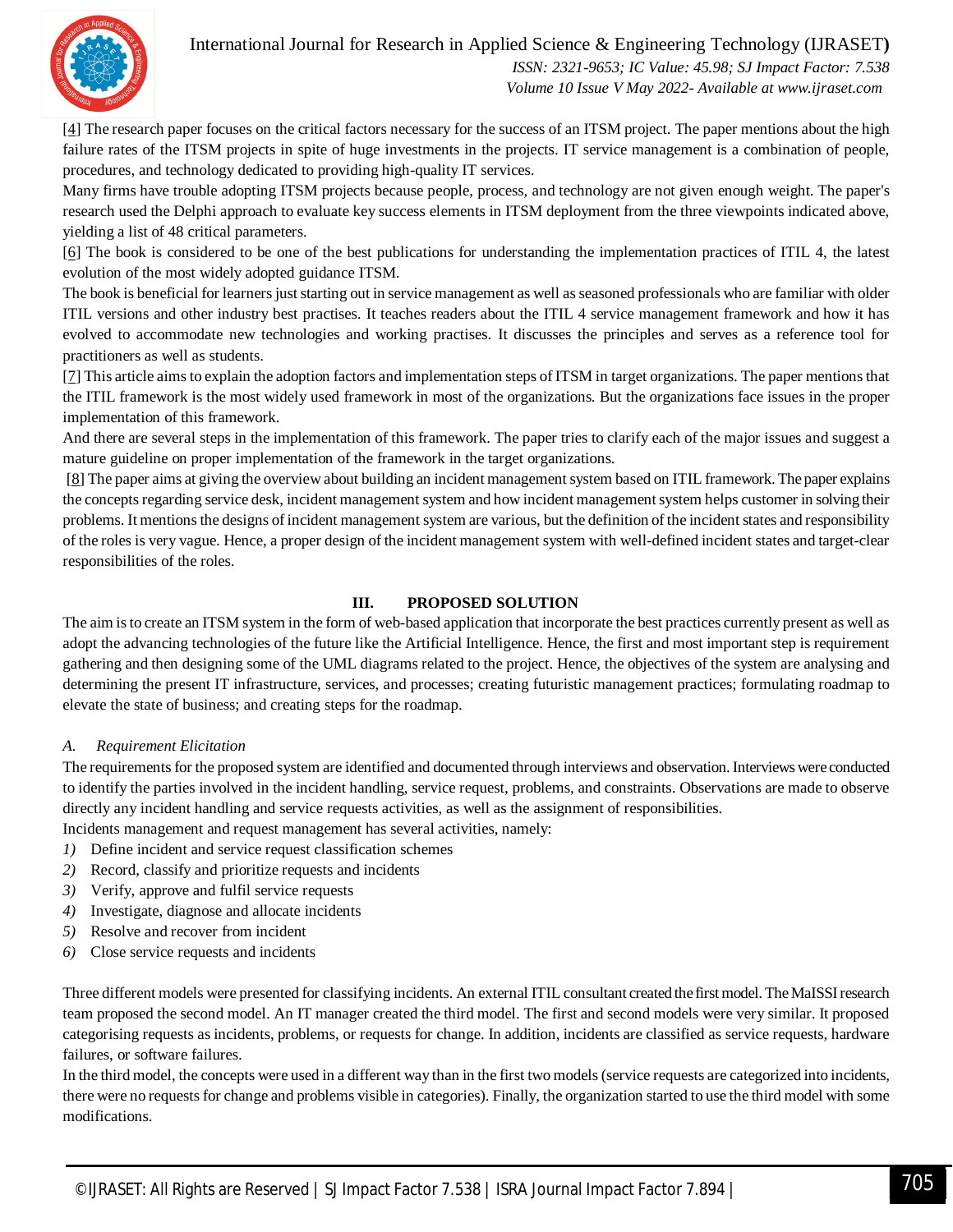

#### International Journal for Research in Applied Science & Engineering Technology (IJRASET**)**  *ISSN: 2321-9653; IC Value: 45.98; SJ Impact Factor: 7.538 Volume 10 Issue V May 2022- Available at www.ijraset.com*

- *B. System Design*
- *1) Use Case Diagram:* The Use-Case Diagram showcases all the possible use cases for the proposed system in a condensed form. The diagram shows use cases for normal user, administrator, agents, service manager and request approvers.



Figure 1: Use Case Diagram

*2) Class Diagram:* The class diagram depicts the system's static structure. The diagram displays the types of users and tickets as well as the enumerations present for the tickets in the form of 'Status' and 'Priority' and interface for the 'Admin' user type.



Figure 2: Class Diagram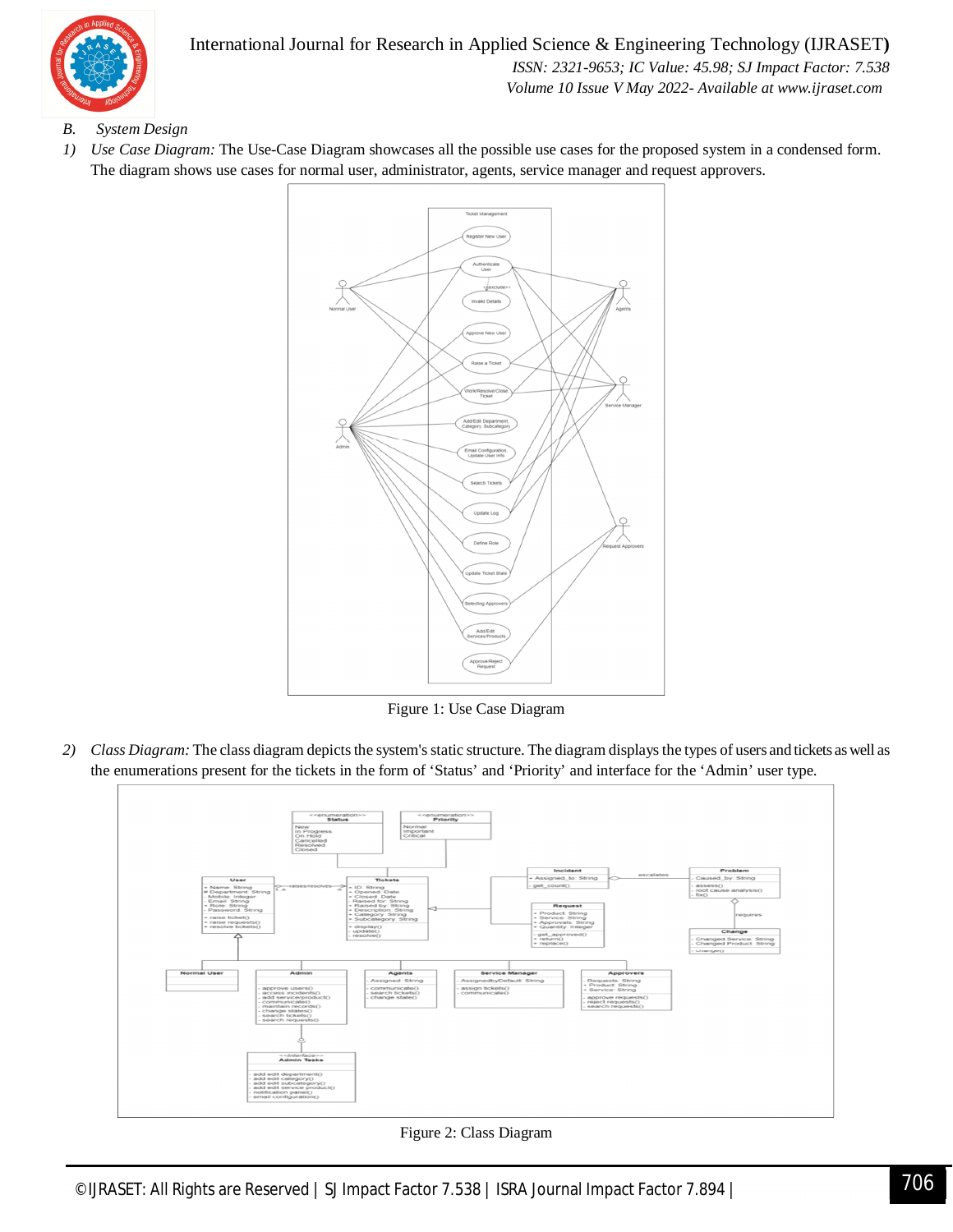

International Journal for Research in Applied Science & Engineering Technology (IJRASET**)**

 *ISSN: 2321-9653; IC Value: 45.98; SJ Impact Factor: 7.538 Volume 10 Issue V May 2022- Available at www.ijraset.com*

#### **IV. METHODOLOGY**

The system will be implemented using HTML and CSS for the Frontend development and using React.JS for the Frontend Framework. We will be using Django for Backend Development and SQLite for the Database. And finally we use REST framework for any APIs if necessary.

#### *A. Incident Management*

The incident management's goal is to promptly resolve events that disrupt an organization's IT services' normal operations. An incident is a signal that a component in an IT system has failed in some way. An incident is either reported by the client or automatically generated by a system monitoring/event generation system in a typical service desk. Customers submit incidents by utilizing natural language text to describe the system's status, whereas automatically created incidents only have structured data indicating the system and event-class. Only customer-reported occurrences are considered.

#### *B. Request Management*

An IT Team receives a variety of requests which may include requests made for certain services or products. Request management module handles the requests made by customers or employees and manages the entire lifecycle of the requests. The request management module is managed by an IT team where the requests are approved or rejected by the members of the IT team.

#### *C. Problem Management*

Problem management is in charge of controlling the life cycle of all problems as well as preventing problems and incidents. It also seeks to prevent repeated occurrences and reduce the impact of those that cannot be avoided. The tasks required to diagnose the fundamental cause of occurrences and determine the problem's resolution are included in resolving a problem. The application of a change to the configuration item in the existing IT environment is frequently required for problem resolution and root cause elimination. Problem Management also keeps track of issues, as well as the proper workarounds and remedies, so that the business can reduce the number and severity of incidents over time. Problem Management has a good link with Knowledge Management in this regard, allowing them to work together.

#### *D. Change Management*

The Change Management program takes a methodical approach to managing the life cycle of all changes, allowing for positive changes to be implemented with minimal disruption to IT services. The three categories of service modifications described by ITIL — standard, emergency, and routine — are often supported by Change Management. The state model that is triggered and the change process that must be followed are determined by the change type.

Standard Change, Normal Change, and Emergency Change are the three basic sorts of changes. The change management procedure in our proposed system is similar to incident and problem management, with the exception that each change can be linked to either a problem or an incident. As a result, when doing a change management analysis, the linked problem is considered. The change requirement is based on the root cause analysis of an issue, and the process continues from there. Before being implemented, evaluated, and closed, change management follows a prescribed procedure that involves two levels of approvals.

#### *E. Chat-Bot*

In software businesses, a chat-bot for ITSM has been introduced. We have examined certain sample data such as a virtual office structure, a database of staff details, and some other databases to preserve the state or context of the system because the chat-bot is intended to be used in software firms. This information is also used to query the system and create a ticket. To create, test, and deploy chat-bots, RASA Conversational API is employed.

The usage cases that follow are:

- *1)* Ticket Categorization
- *2)* Knowledge Management
- *3)* Reset Password etc.

#### *F. Data Visualization*

Data visualization provides real-time and secure information about the status of all the incidents as well as the permissions granted to the users. Data visualization can be widely used across a platform as it provides a better understanding of the system.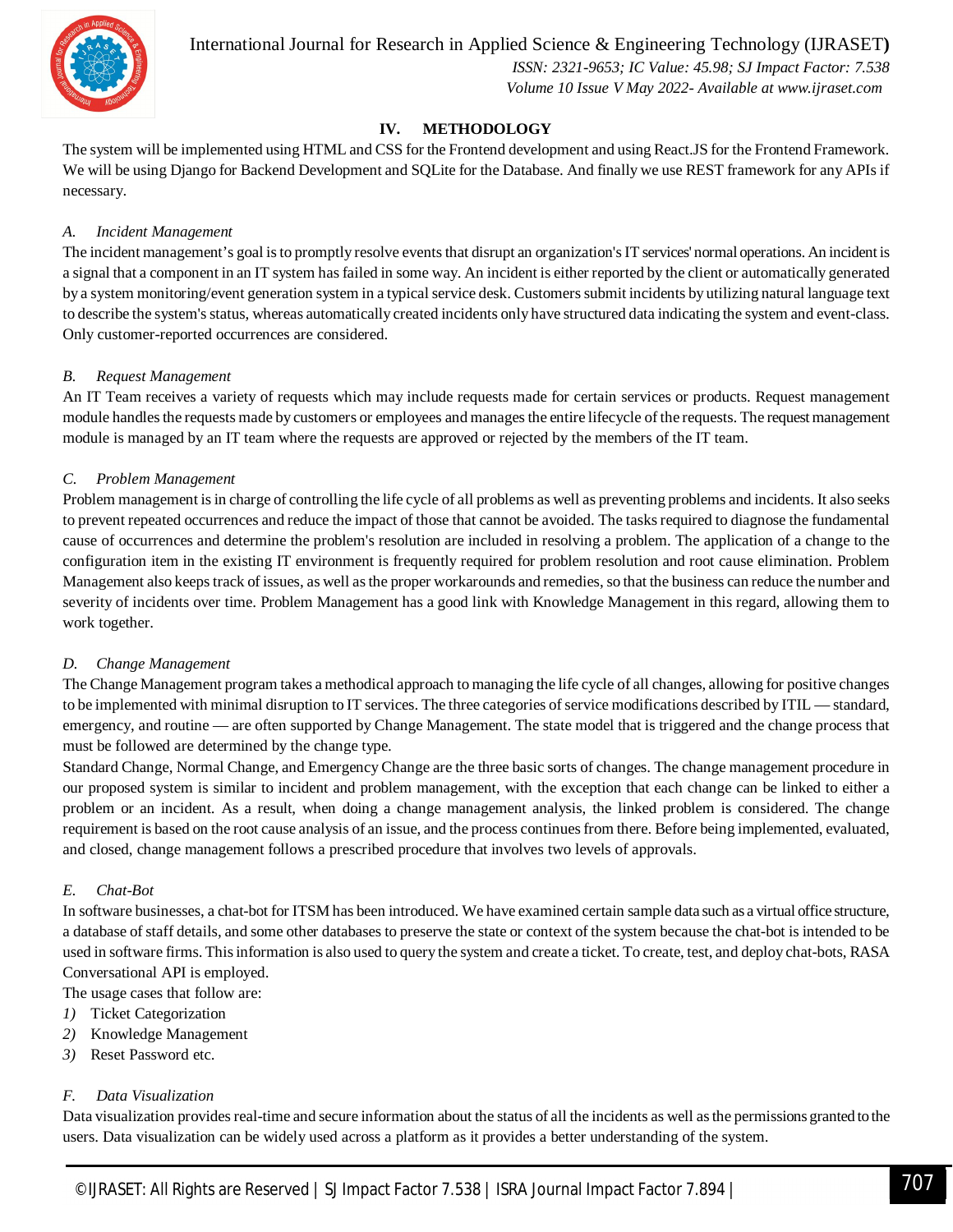

International Journal for Research in Applied Science & Engineering Technology (IJRASET**)**

 *ISSN: 2321-9653; IC Value: 45.98; SJ Impact Factor: 7.538*

 *Volume 10 Issue V May 2022- Available at www.ijraset.com*

The following are examples of the many sorts of visualisations used:

- *1)* Overview of the Circular Percentage Indicator for Incidents, Problems, Change, and Requests
- *2)* States and their values are listed in a table.
- *3)* A line graph depicting the patterns in incidents, requests, changes, and difficulties over the course of many weeks.
- *4)* A bar graph depicting the month-to-month comparisons and concerns of several departments and issues.

#### **V. CONCLUSION**

After the requirement elicitation, the conclusion is that the minimum modules necessary in an ITSM for providing any IT services are Incident, Request, Problem and Change Management. After deciding the modules, the team responsible for handling the tickets are the agents, the administrator and the service manager. And the Request Management requires additional manpower in the form of approval team that handles all the registered requests and work towards fulfilment of those requests. And to assist the users, we implement chatbot for recurring tickets and data visualization techniques for easy understanding. The chat-bot implemented will assist the user in giving solutions to the users' query. And Data Visualization provides a better understanding of the system through visual means.

#### **VI. FUTURE SCOPE**

Further work will regard the development of the system with the inclusion of other management practices in the system and improvement of the chat-bot and data visualization techniques.

Processes Assessment, Cloud Computing & DevOps, Lack of Guidelines for Process Improvement, Identifying Processes' Interdependencies and Overlap, and Maturity Models for the Needs of IT Management Providers are some of the opportunities given by the ITSM  $[1]$ .

#### **REFERENCES**

- [1] João Serrano, João Faustino, Daniel Adriano, Rúben Pereira, and Miguel Mira da Silva, "An IT Service Management Literature Review: Challenges, Benefits, Opportunities and Implementation Practices". Information 2021, 12, 111. https://doi.org/10.3390/info12030111. Page 1
- [2] Shahsavarani, Narges and Ji, Shaobo, "Research in Information Technology Service Management (ITSM): Theoretical Foundation and Research Topic Perspectives" (2011). CONF-IRM 2011 Proceedings. 30. https://aisel.aisnet.org/confirm2011/30
- [3] Vipul Jain, O. P. Wali and V. Raveendra Saradhi, "Information Technology Service Management [ITSM] Research: A Literature Review of Practices, Solutions and Measurement". Asian Journal of Computer Science and Technology ISSN: 2249-0701 Vol.7 No.1, 2018, pp. 79-86 © The Research Publication, www.trp.org.in
- [4] Yajun Zhang, Jinlong Zhang, Jiangtao Chen, "Critical Success Factors in IT Service Management Implementation: People, Process, and Technology Perspectives", 2013 International Conference on Service Science. DOI**:** 10.1109/ICSS.2013.38. pp. 64-68.
- [5] Sergio Varga, Gilmar Barreto, Paulo D. Battaglin, "Increasing Information Systems Availabiliy Through Accuracy, Awareness, Completeness and Manageability of ITSM", 2019 14th Iberian Conference on Information Systems and Technologies (CISTI) 19 – 22 June 2019. DOI**:** 10.23919/CISTI.2019.8760686
- [6] ITIL Foundation, ITIL 4 Edition (2019). ISBN 9780113316076. www.tsoshop.co.uk
- [7] Ayat, Masarat & Sharifi, Mohammad & Sahibuddin, Shamsul & Ibrahim, Sulaimi. (2018). Adoption Factors and Implementation Steps of ITSM in the Target Organizations.
- [8] Qian Wang, , Junde Song, Lianru Liu, Xiaoxiang Luo, XinHua E, "Building IT-based Incident Management Platform" 2011 5<sup>th</sup> International Conference on Pervasive Computing and Applications 1-3 Dec. 2010. DOI**:** 10.1109/ICPCA.2010.5704127